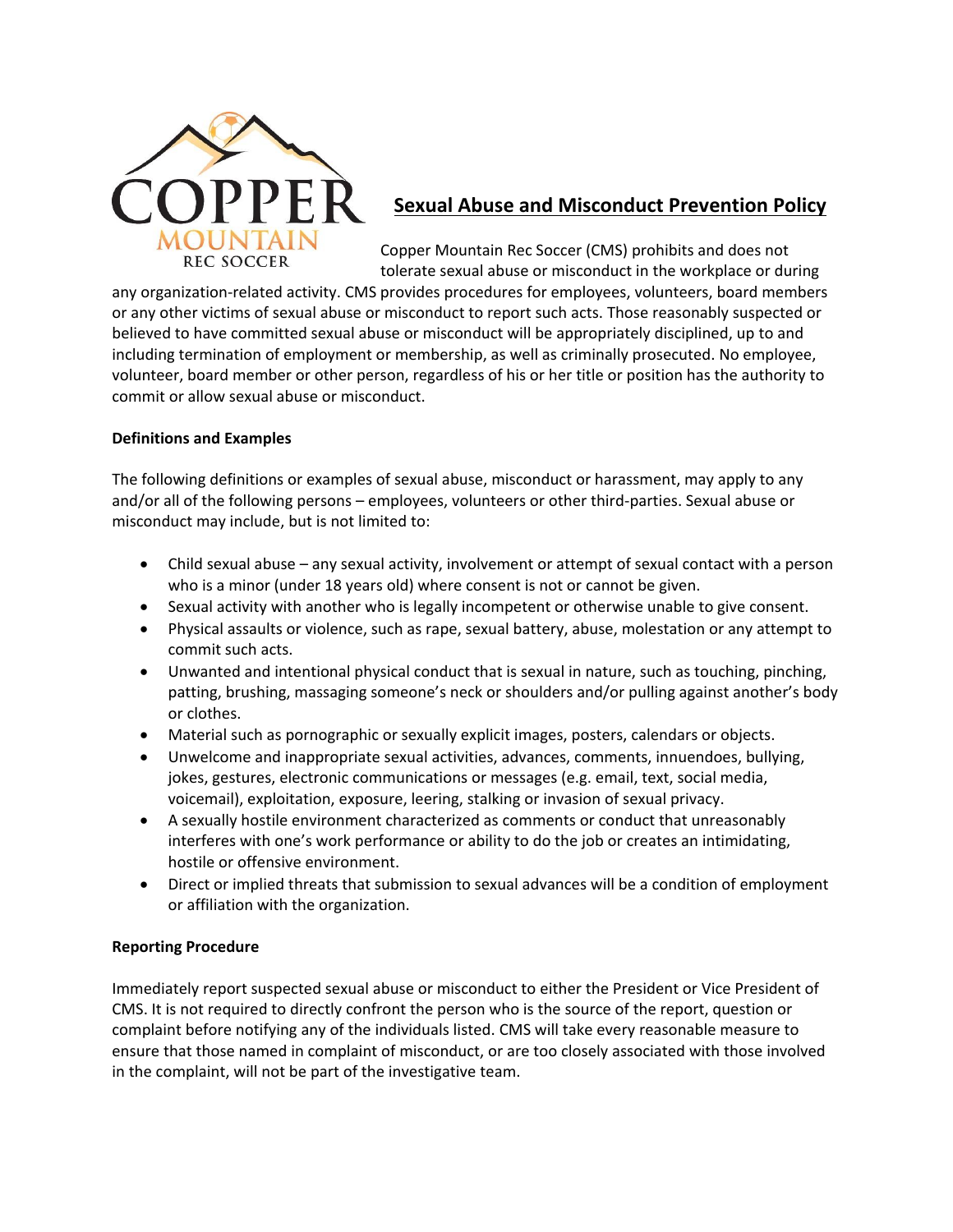#### **Anti-retaliation and False Allegations**

CMS prohibits retaliation made against any employee, volunteer, board member or other person who lodges a good faith complaint of sexual abuse or misconduct or who participates in any related investigation. Making knowingly false or malicious accusations of sexual abuse or misconduct can have serious consequences for those who are wrongly accused. CMS prohibits making false or malicious sexual misconduct allegations, as well as deliberately providing false information during an investigation. Anyone who violates this rule is subject to disciplinary action, up to and including termination of employment or membership and criminal prosecution.

#### **Investigation and Follow-up**

CMS will take all allegations of sexual abuse or misconduct seriously and will promptly, thoroughly and equitably investigate whether misconduct has taken place. The organization may utilize an outside thirdparty to conduct an investigation of misconduct. CMS will cooperate fully with any investigation conducted by law enforcement or other regulatory/protective services agencies. CMS will make every reasonable effort to keep the matters involved in the allegation as confidential as possible while still allowing for a prompt and thorough investigation.

### **Reporting to Law Enforcement or Appropriate Child or Adult Protective Services**

CMS is committed to following the state and federal legal requirements for reporting allegations or incidents of sexual abuse or misconduct to appropriate law enforcement and child or adult protective services organizations. It is the policy of CMS not to attempt to investigate or assess the validity or credibility of an allegation of sexual or physical abuse as a condition before reporting the allegation to proper law enforcement authorities or protective services organizations.

### **Employee and Worker Screening and Selection**

As part of its sexual abuse and misconduct prevention program, CMS is committed to maintaining a diligent screening program for prospective and existing employees, volunteers and others that may have interaction with those employed by, associating with or serviced by CMS. The organization may utilize a variety of methods of screening and selection, including but not limited to applications, personal interviews, criminal background checks and personal and professional references.

#### **Supervision of Youth**

To provide a safe environment for minors, CMS strives that a minimum of two adult workers supervise or be in attendance with minors during organization-related activities. The purpose is to avoid one-onone interactions between adults and minors that are not easily observable by others. If individual meetings with a minor must be held in an office, keep the door open. Only conduct closed door meetings when another adult is put on notice of the meeting and the door remains unlocked.